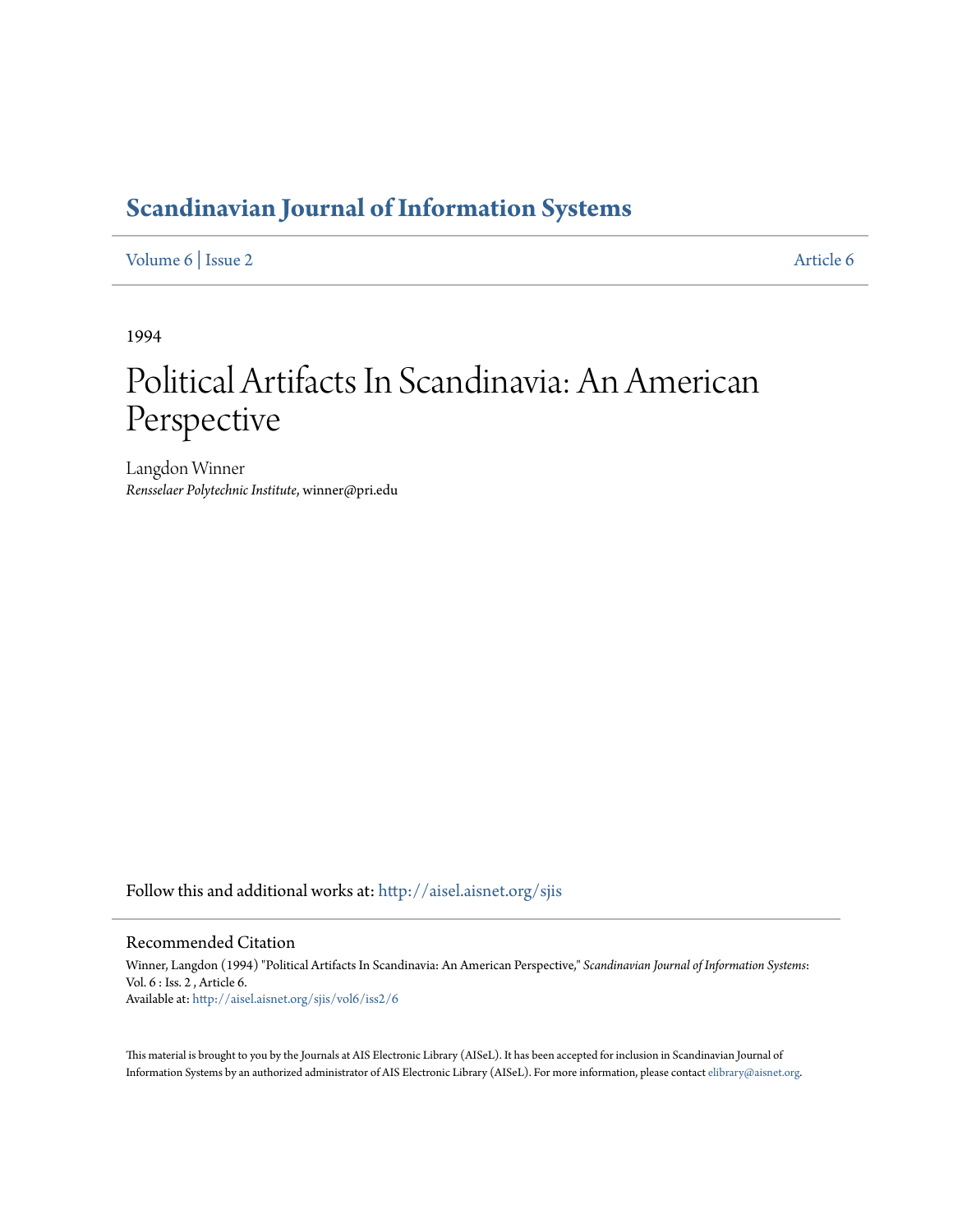### **Political Artifacts In Scandinavia: An American Perspective**

**Langdon Winner**

*Rensselaer Polytechnic Institute Troy, USA winner@pri.edu*

How does it stand with Scandinavian attempts to democratize technological choice? How can those efforts improve our grasp of the politics of technology?

These are questions posed by an outsider. As a reader of books and articles, I have followed the projects carried out during the 1960s, 1970s and 1980s, work that sought to politicize technological choices in Scandinavian countries and to illuminate a theoretical grasp of what such work entails. The early history of sociotechnical job design, the Iron and Metals project of the 1970s, the work and ideals of the 1980s Arbetslivsentrum, the DEMOS, UTOPIA and Florence projects, and other such initiatives—all are chapters well worth studying. Along with other American social scientists, I've consumed with great relish corresponding sociological reports of design experiments in Swedish automobile manufacturing, studies of efforts in community control of technology in Denmark, as well as the writings of Scandinavian scholars in science and technology studies and design theory.

Whether these reports portray successes or failures, they have always seemed to me most promising, not only for the ways they might help us understand the origins and dynamics of technological change, but also for possible help in getting a handle on matters that citizens of liberal democratic societies find baffling and inaccessible. My own connection to these matters stems from an ongoing project that interprets technological choices from the standpoint of classical and contemporary political theory. The issues that matter from this standpoint are one that concern a range of entities I call "political artifacts". Political artifacts are devices and systems

1

© Scandinavian Journal of Information Systems, 1994, 6(2):85–94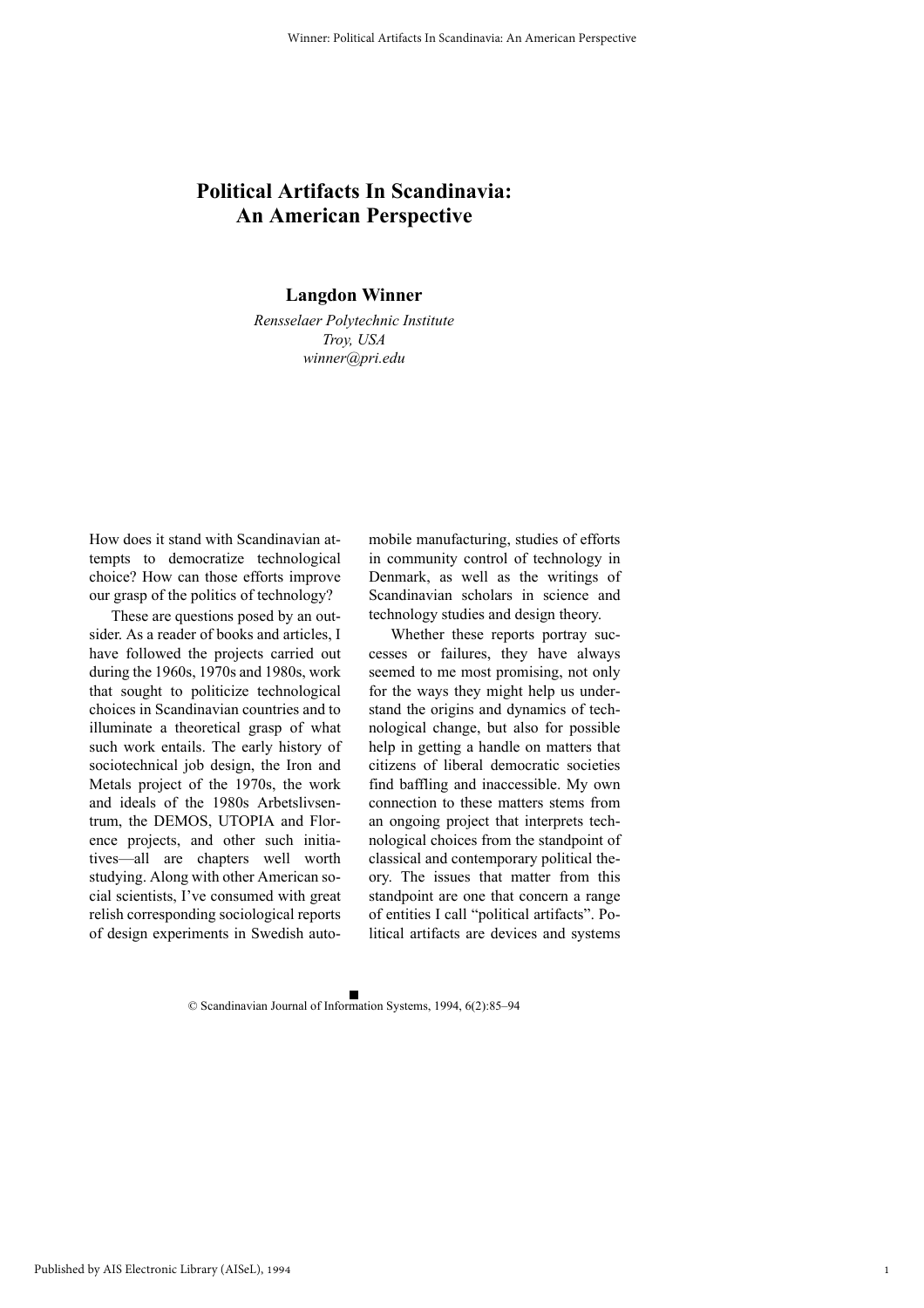that are, on the one hand, useful and economically productive, but whose features also contain ways of expressing important features of civic culture relationships of power, authority, order, control, freedom, justice and injustice. At a historical period in which technological innovation is a major source of change in patterns of living, the politics of any group or nation comes to be embodied in the forms and conditions of operation of the artifacts it employs. For that reason, political thought and practice must attend increasingly to the realm of material things. This is, to be sure, not all that politics is about; there is still much in political society that has little or nothing to do with technology as such. But given the scope and intensity of technological change and its consequences, a focus on political artifacts warrants greater attention than it has had until now. (Cf. L. Winner, *The Whale and the Reactor: A Search for Limits in an Age of High Technology*, Chicago, University of Chicago Press, 1986).

There is at present an enormous gap between the political artifacts in the everyday lifeworld and the conventional politics of elections and governments. This gap became visible briefly during the American presidential elections of 1992. In a move to show how close he was to ordinary people, the President George Bush visited a supermarket and actually made some purchases. As he stood at the cash register he saw the clerk using a laser scanner to tally the prices. "Is this for checking out?" Bush exclaimed, obviously very surprised. The press and public were simply appalled that the President could be so out of touch with the lives of ordinary people as to not know what a scanner is. Of course,

machines of this kind have been around for more than ten years. People began to ask: If President Bush doesn't know about these things, what else doesn't he know?

Even those shocked at the President's ignorance, however, missed an interesting story right in front of them. For the presence of the Universal Product Code on packages and the increasing prevalence of laser scanners in shops is a reflection of developments that are shaping the broader civic culture in the U.S. and elsewhere—the rise of a sociotechnical regime that seeks to control not only product inventories but to influence people's ideas and behavior within technically mediated and ever more tightly interwoven relationships that include advertising, television, computerized data bases, and consumer purchases. Yet the forms of power that characterize this and similar regimes are seldom matters for public scrutiny.

The fact that President Bush was not familiar with scanners mirrors a deeper condition in which important aspects of sociotechnical governance of everyday life are invisible to just about everybody. As systems like the universal product code develop, there are choices made about the form and operation of the system, choices that eventually affect civic culture in a broad sense. Choices in this domain affect people's sense of social membership, of personal efficacy and content of life's possibilities. To understand the changes in modern political society, one has to understand (among other things) the design and development of things like supermarket scanners. For as we invent such things we also invent the kinds of people who will use them, the very same kinds of people who will in-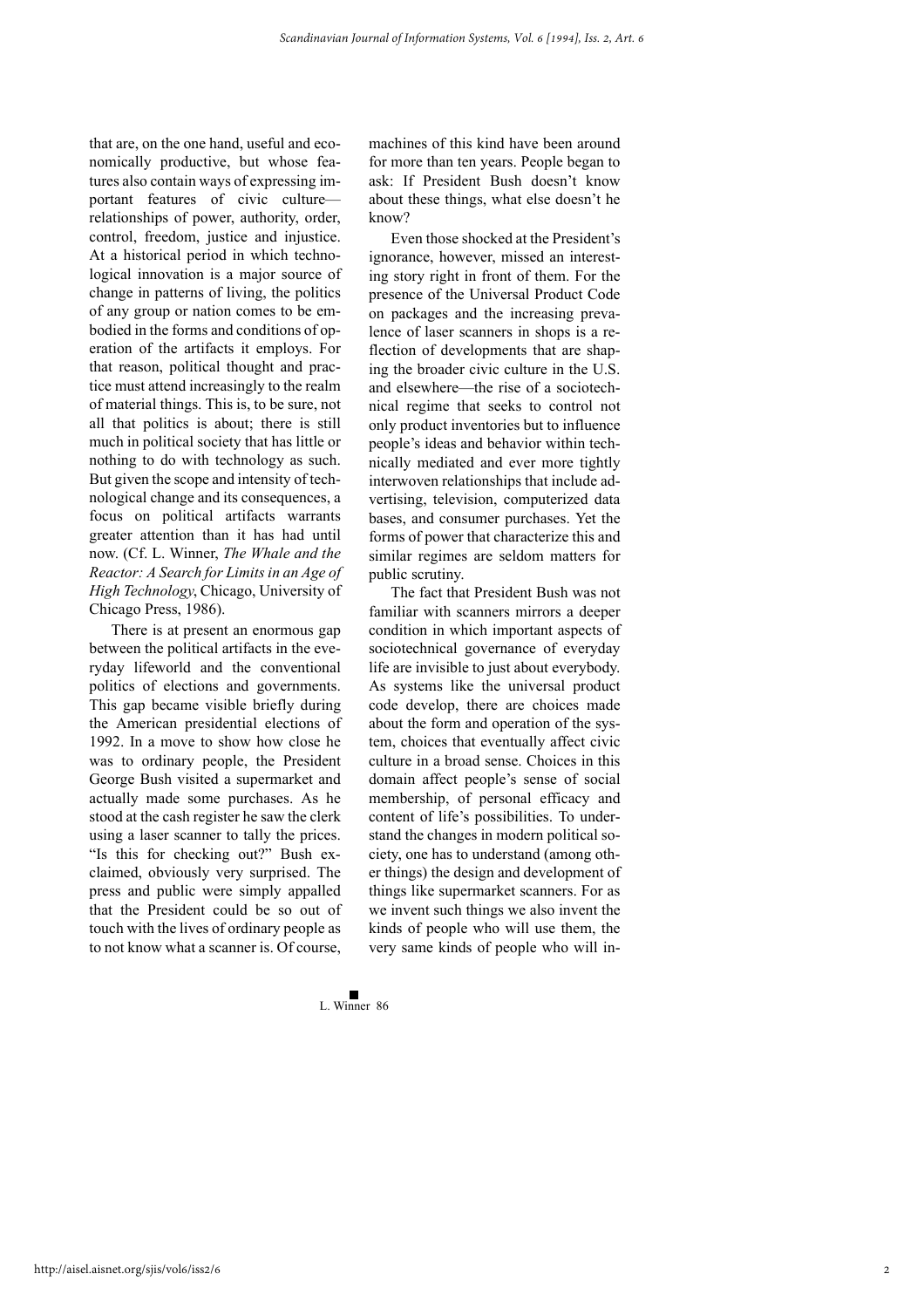habit the polity in years to come. The distinctive personas of the industrial worker, the scientifically trained professional, the modern house wife, the satisfied middle class consumer, and other now familiar character types were inventions of a sort, social creations of earlier periods. As we look at innovations on today's drawing boards (or CAD/CAM displays), the question is not so much how they will "work," but what their outlines presuppose about who will use them.

In some notable Scandinavian approaches to the shaping of work environments, computers and social organization and the like, the significance of political artifacts and the "who" of social membership seems to be strongly grasped. This awareness is expressed not merely as description, analysis or critique of existing scientific and technological practice (the common approach among many European U.S. intellectuals), but as a more positive stance that tries to open up the key questions for study, debate and more broadly based public choice. In ways that seem to me at once obvious and yet difficult to pin down, recent projects in work place environments and computer systems development share something of the same basic moral and aesthetic sensibility as projects long associated with the term "Scandinavian design"—a concern for how to achieve graceful, humane relationships between material form and quality of people's lives reflected in architecture, city planning, furniture, and ergonomically designed tools. For that reason, people interested in the relationships between politics and material culture in contexts other than computers in the contemporary work place can have much to offer.

Yet for all of the interesting features of Scandinavian inquiries into the relationships between design, technological development and changes in political culture, it is difficult for an outsider to tell how widespread they have become and whether these initiatives have been on balance successes or failures. On the one hand there are strong suggestions that efforts to democratize technology are grounded in long-standing practice, that they are supported in law and public policy and agreements between unions and employers associations, that they are an important aspect of larger movements in Scandinavian countries to realize industrial democracy and economic democracy. There is also the suggestion that projects of this kind have actually produced varieties of hardware, software and social relations within and around technological systems that are superior to corresponding developments that would have issued from the unmodified dynamics of global capitalism. Specifically, there is said to be much less Taylorism, less surveillance, less centralism and oligarchy, fewer invidious social distinctions; by the same token, reports tell of greater equality of access, greater care for the dignity of work and, indeed, what seems to be a stronger acknowledgement of the wholeness, intricacy and integrity of cultural development—all expressed within the structures and operating conditions of at least some technologies now implemented in Scandinavian countries.

 But there is also a strong undercurrent in the published literature that says these efforts are at best tentative and their larger potential unrealized. Some projects seem to have fallen short of their initial aims, while others seem to have encountered damaging local opposition.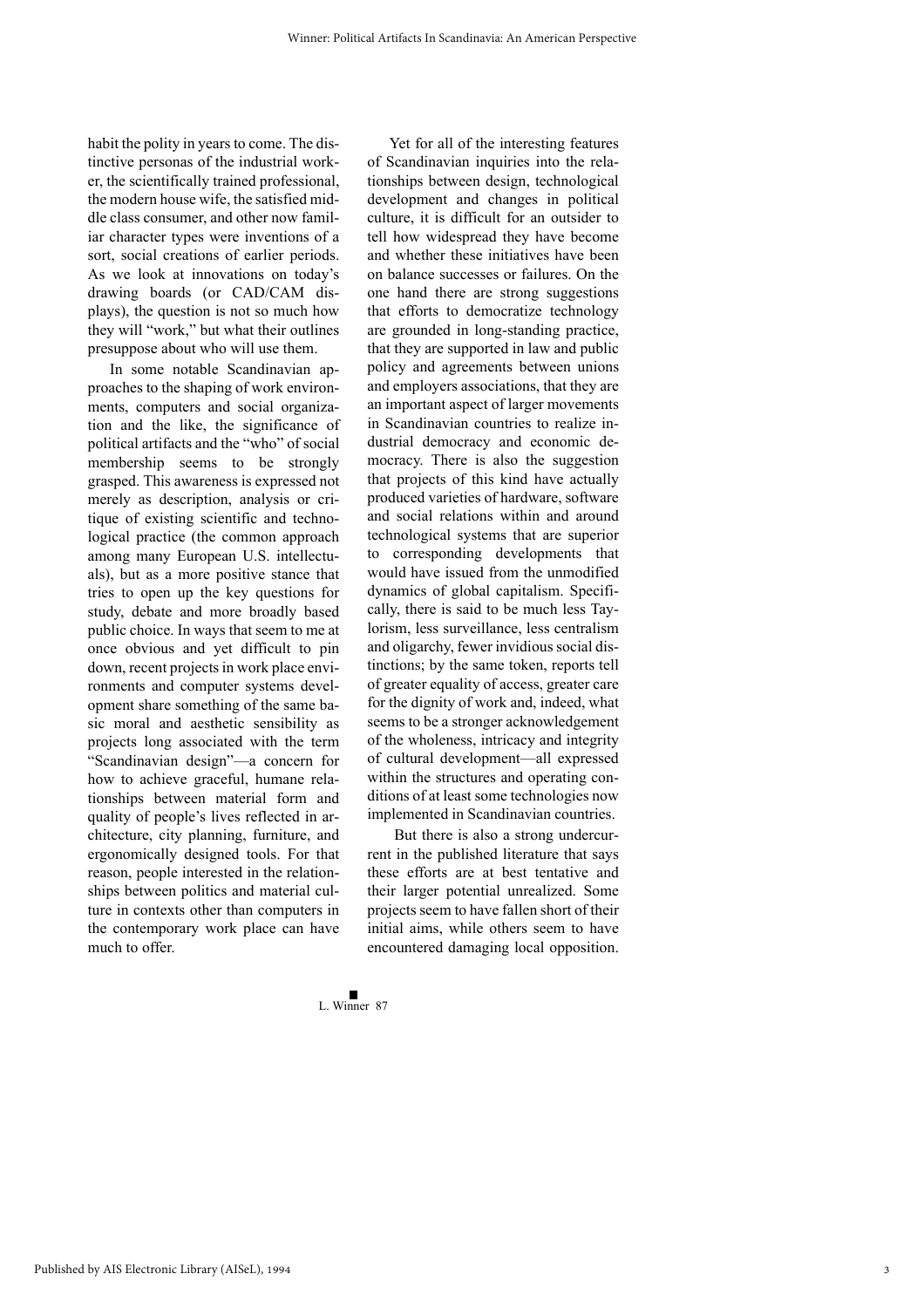The broader economic and political conditions that have supported the efforts also seem clouded. Their future seems overshadowed by what may be an erosion of electoral support for social democratic policies more generally.

At a time in which detailed studies of the social dimensions of workplace technology seem to be flourishing, a time in which Scandinavian researchers have joined those from other parts of the world to explore "cooperative design" and related topics, the political dimensions of this tradition of inquiry could easily be overshadowed by purely professional concerns. Hence, it is worth asking: What are the key lessons of various encounters between technology and politics in Scandinavia during the past two decades?

Which avenues of research, development and social action have proved fruitful and which have not?

Should these efforts change our basic understanding of processes of technological change or of the relationship between social organization and the patterns of technological systems?

Where is research in this area headed? Or perhaps more to the point, where should it be going? And which conditions in the larger economic and political environment are likely to affect what is desirable or possible?

Given the hopes announced by projects of the past, what are the living possibilities for research and action? Which possibilities are exhausted?

The direction of hopeful, democratically inspired Scandinavian experiments in technology choice seem to stand in direct contrast to what is in many parts of the world the standard narrative of technological development. In this oft-repeated melodrama, society is greeted by material improvements that promise increased efficiency and economic productivity. Directly in the path of this development, however, are people who have not been directly involved in producing the new systems but who stand to experience the consequences of their coming. In their eyes the development is ambiguous. While they may appreciate economic contributions of technological change, they themselves stand to receive little benefit. Instead they face loss of jobs, dissolution of their communities, the disruption of ways of life predicated upon sociotechnical patterns of earlier times, and the creation of new patterns they find disagreeable.

As the story unfolds, there are episodes of protest, conflict and/or negotiation. The technical development matures, bringing into sharper contrast the issues that divide the promoters of the innovation from those whose interests will be adversely affected. Eventually there is a breaking point where the plans of the innovators and developers succeed and the qualms, resistance and hopes of those in the path of technical change are swept aside. Those whose interests were damaged by the development's "creative destruction" must somehow find ways to accommodate it.

This is, roughly speaking, the pattern of technological change that characterizes mechanization, rationalization, automation, and computerization in much of the 19th and 20th centuries. In narratives of this kind ordinary people experience the coming of technological change as something almost completely external. Innovation stems from the needs of entrepreneurs, business firms, industrial research labs, and government bureaucra-

4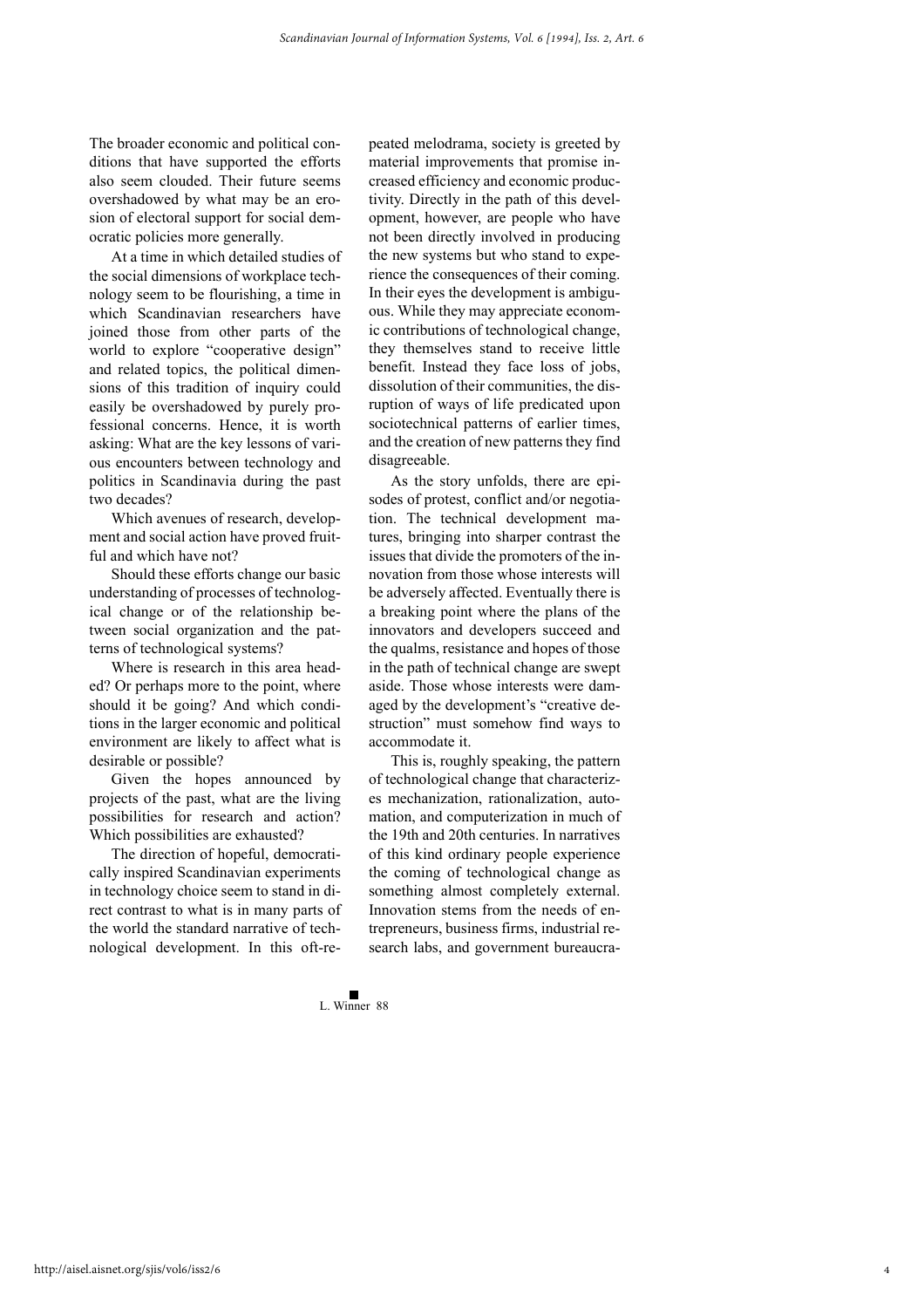cies. Ordinary workers, consumers or citizens are not involved in the creation of the changes, except at the receiving end. Neither do they see themselves as having any knowledge or competence that qualifies them to deal with the changes at hand. Their lot in life is to absorb the "impacts" and to embrace the ideology that what is happening to them can truly be called "progress."

A fairly typical version of this story unfolded in the development of the mechanization of sea going cargo during the post-World War II period. The case of longshoremen on the West Coast of the United States, a case that I have studied in some detail, is especially interesting because the workers directly affected by the change were politically left wing and had a record of successful strikes and bargaining with the shippers.

At the end of the 1950s, the union was confronted with a series of technological innovations that would change the shipping business in fundamental ways. Union leaders saw mechanization as an inevitable and even desirable development in forces of production. They also knew that they had no say in the development of the hardware, software and organizational form of the new technology.

The machines and systems favored by the shipping companies were always presented to longshoremen as finished entities. What the union could do was to negotiate about wages, work rules and whom would man the equipment. But as events unfolded, it became obvious that they had lost power over dock work and that most of their numbers would become redundant.

Expressing the feelings of a good many of his co-worker, one speaker at a 1966 labor caucus exclaimed, "It scares me, it scares the hell out of me: this new robot-manning stuff....These guys (the employers) are coming up with a lot of new things. I know you can't stop progress, we can't stop their manning and new implements; but boy! Pretty soon with all this money we get, we aren't going to be around to get it." (Quoted from L. Fairley, *Facing Mechanization: The West Coast Longshore Plan*, Los Angeles, Institute of Industrial Relations, monograph 23: 1979, p. 244.)

What the union members chose at that point was, in effect, to negotiate their own demise, receiving cash settlements that would enable them to retire early. Some of the men I interviewed took the money and moved to a fishing community south of San Francisco. They wanted to be near the sea and thought they would be able to support themselves in a dignified line of work. Alas, many of these men found that technological change was yet again their undoing. For there arrived a generation of larger, more efficient, electronically sophisticated trawlers that made their smaller boats and traditional fishing routines uncompetitive. The men affected felt as if they had been pursued by technically embodied demons whose purpose it was to destroy a person's prospect for meaningful work and personal autonomy.

Among scholars who study such episodes there is a continuing debate between those who find elements of technological or economic determinism as decisive and those who favor some account that emphasizes the social shaping or social construction of new technologies. This debate is carried out in theoretical treatises and historical case studies. Today it is fashionable among academics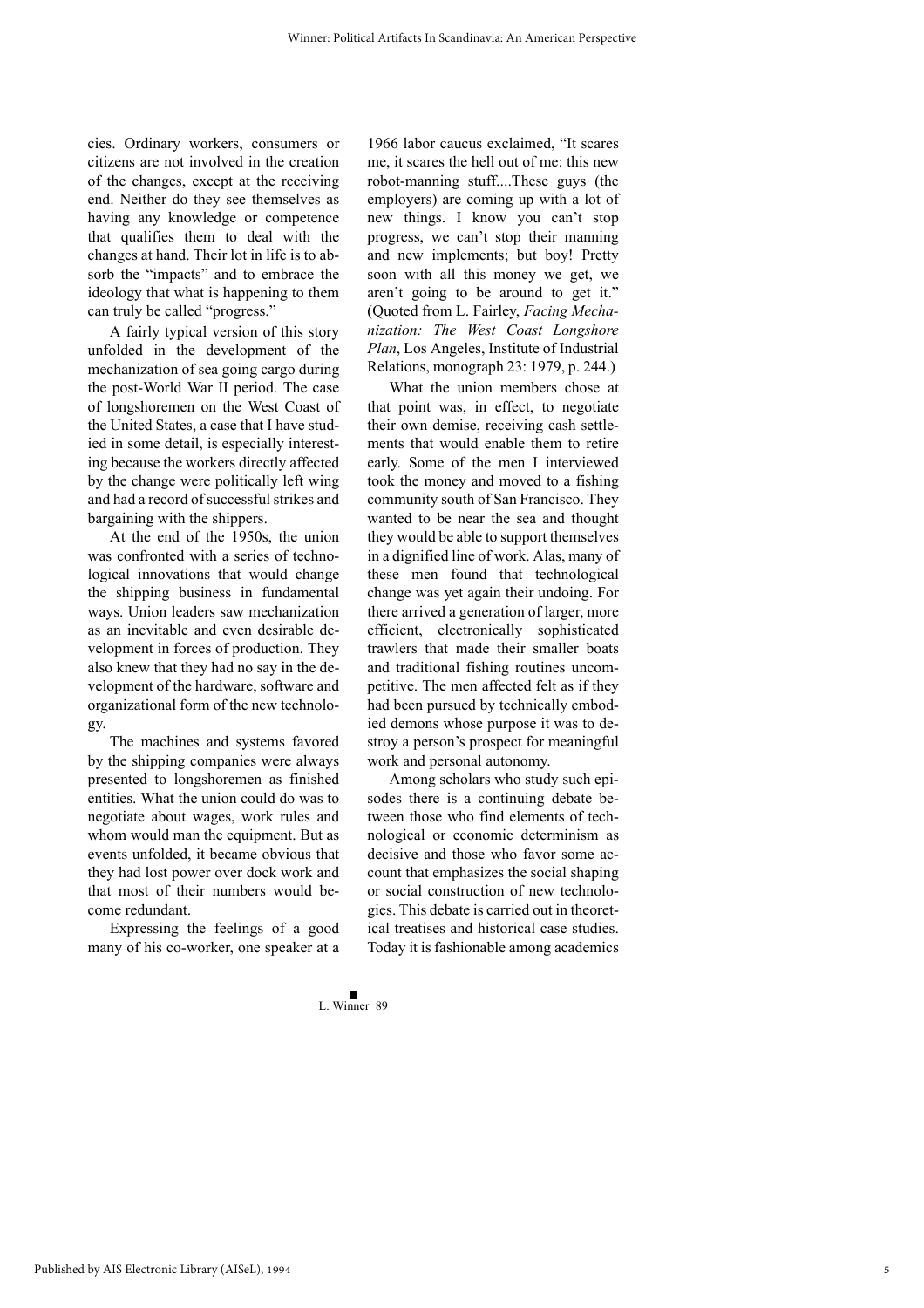to conclude that the people do have a choice in the "social construction" of technology, that there are no historical determinisms, no technological imperatives; social agents construct technologies and live happily every after. It's extremely comforting, almost (yawn) sleep inducing.

Zzzzzzzzz. Zzzzzzzzz. *Oh, oh. Prof. Winner has dozed off reading the latest piece of soothing, social constructionist lore. Someone give him a poke!*

What? Who? Oh, yes... You can take the story of the West Coast longshoremen and tell it as a moral fable of technological determinism or as a moral fable of social construction of technology. You can fashion a perfectly coherent and in some sense "true" story in either version. But whichever side one may take in this debate, the fact is, in my view, that such discussions are largely sterile. They are sterile because they do not point to ways that anybody might have done things differently or ought to have wanted to do so. For that reason, much of the erudite discourse in contemporary science and technology studies is distinctly unhelpful, non-empowering.

For example, the implicit advice of those who offer theories of the social shaping or social construction of technology perspective is that people might find ways to be more effective in becoming decisive actors who shape patterns of change. But this is often hollow counsel. For the opportunities for action typically exist only within carefully guarded boundaries of power and privilege. And beyond that, what in the world are the choices? As regards the transportation of cargo, for example, the intention to move freight effectively and efficiently means huge ships, filled with huge boxes and

huge ships loaded by computer controlled cranes. From the point of view of traditional longshoremen, what were the interesting possibilities for the social shaping of new technologies that might have preserved or fruitfully modified their way of life?

In the context of theoretical debates about determinism and social shaping of technology, the Scandinavian projects offer a number of very promising departures. One distinguishing feature in some Scandinavian approaches, for example, is to take seriously the design of technological devices for the qualities of social life they sustain and the everyday political habits they nurture. Unlike the prevailing tendencies in analyses of technological choices they directly confront human concerns other than economic growth, competitiveness, risky technologies, and environmental crisis that usually define what people find thinkable nowadays. That is no small accomplishment. A great many people concerned with technology policy believe that the only questions that could ever matter in technology policy are ones that have to do with productivity, international competitiveness, risks to health and safety, and severe environmental problems. "Don't bother us and our business plan unless the ozone layer really is vanishing."

Another point of departure in some of the Scandinavian approaches is that they affirm as both social policy and research method that impending technological developments should not be regarded as something external to the lives of those who will eventually be affected. There is an affirmation that having a say in the design and application of new instruments

6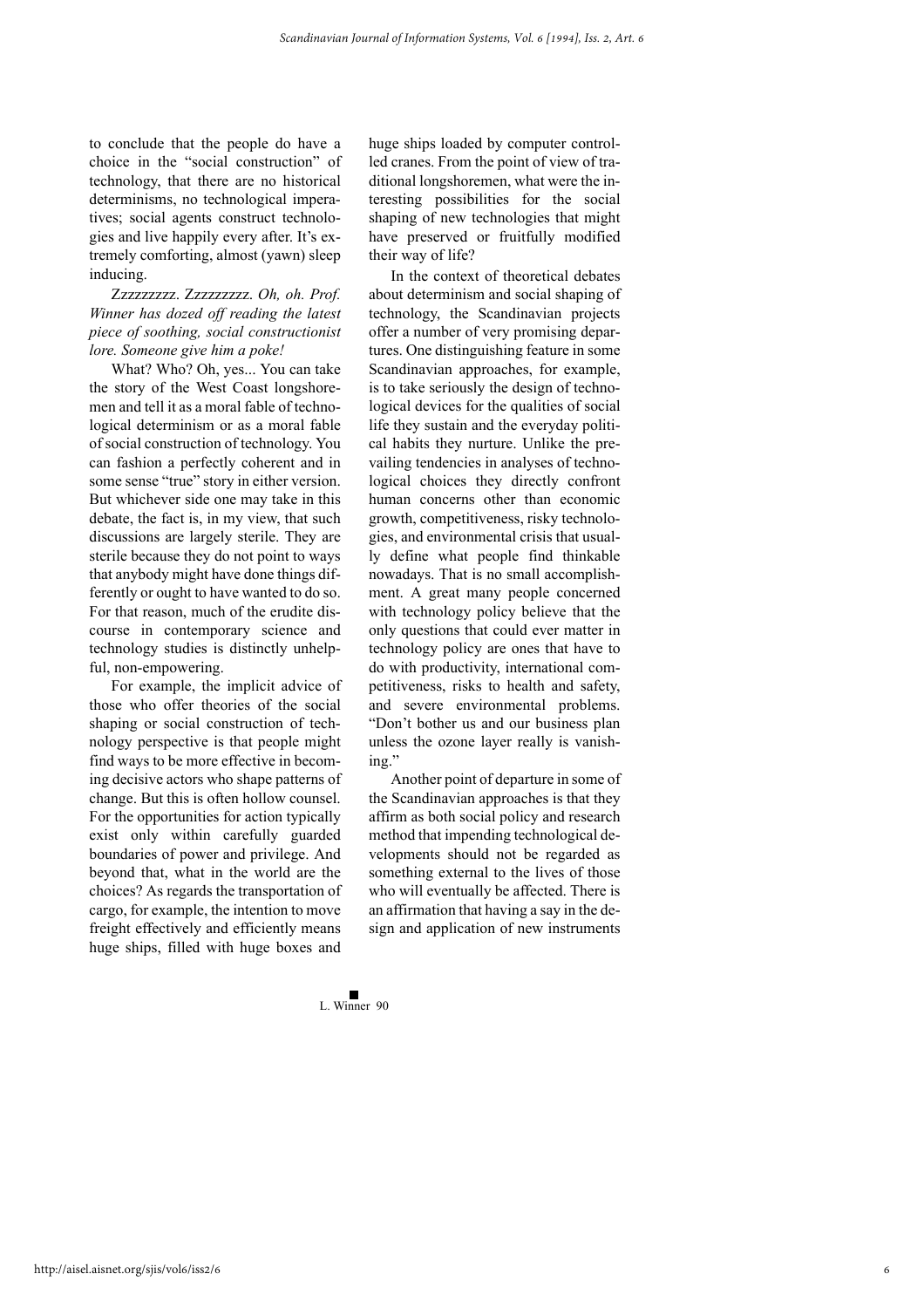is a basic right that derives from citizenship, not just property ownership.

Yet another point of departure is an affirmation that ordinary people are capable of being directly involved in shaping new technologies. They already know a great deal that is useful and, beyond that, can educate themselves further in areas of technical knowledge usually supposed to be the sheltered domains of experts. This work involves creating new institutional settings in the co-creation of alternatives in ways that not only represent a wider variety of interests than has typically been the case in modern industrial history. There is even the promise that within such institutional settings something close to the public interest itself might emerge.

Another promising feature in much of this work is the recognition that technological development can fruitfully draw upon a much richer array of human fundamentals than the mechanistic technical and economic models that have prevailed until now. One can draw upon models in philosophy and anthropology, and sociology to ensure that systems are not spawned and nurtured by a one-dimensional rationality. This means that beyond the critique of instrumental rationality lies a body of understanding and fruitful practice that one can begin to teach the next generation of technical professionals and ordinary citizens. Indeed, this dimension of Scandinavian projects is the one most closely mirrored in North America at present, where the development of new intellectual agendas and research programs for making better technological systems far outpaces any concrete political efforts. The overall promise is that will see the rise of an orientation toward planning and design that

can produce qualitatively superior systems, ones that are fully respectable in an economic and technical sense, but which incorporate a much wider spectrum of democratically relevant features in their shape and performance. Hence, democracy can be manifest in the process, in the evolving creation of technical knowledge and practice. Perhaps it will even be tangibly apparent within the lasting forms of the technological devices and systems in widespread use.

If the qualities I have mentioned accurately reflect the real character of the Scandinavian initiatives, perhaps there is an even larger meaning one can find in them: that technological change may be oriented to the development of humanity rather than the other way around. At present too much of what is called "innovation" involves manipulating humans beings as raw material for technical and economic development. I say that some Scandinavian projects "seem" to move in a promising direction because I still don't feel qualified to judge whether or not these possibilities have been fulfilled, that the destinations suggested have been reached. Based upon my readings and conversations with Scandinavian colleagues, I have a set of lingering questions that I hope may produce further discussion.

**1.** Is the central theme of Scandinavian encounters between technology and politics still that of democratic participation in design and development? Or has the focus now moved elsewhere, perhaps toward a search for a better understanding of issues about the quality of computer systems among professionals doing research in this field?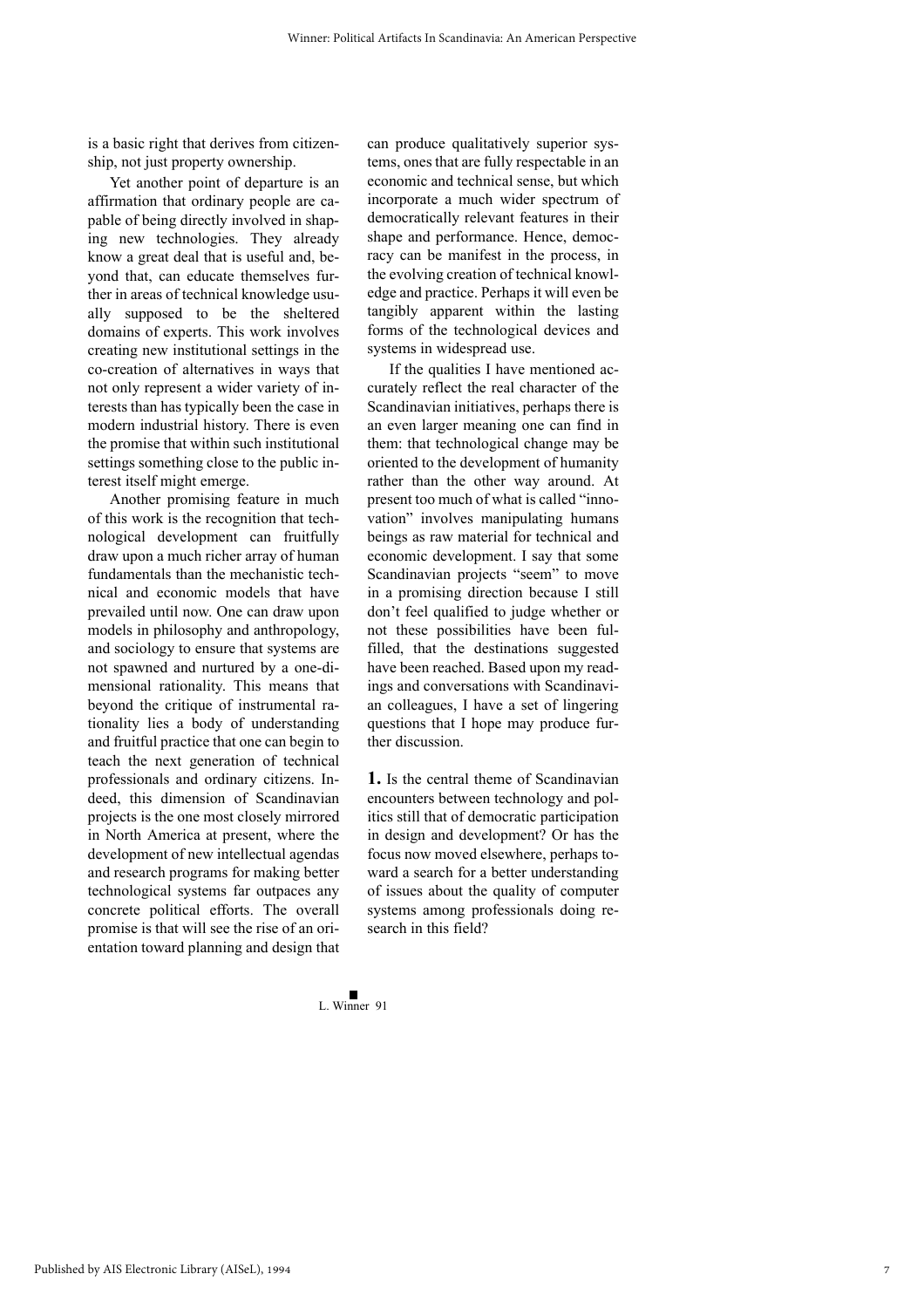During a year in Oslo, 1991-1992, I heard more than one knowledgeable person say: Participation was a central concern a decade ago, but it isn't any much any longer. One reason sometimes given is that, when all is said and done, the internal workings of technological systems are simply too boring for most people. As Oscar Wilde once quipped: "The trouble with socialism is too many evening meetings." Perhaps the Achilles heal in attempts to democratize technological design and development is that it is time consuming, tedious and conflict ridden in ways that most people don't find particularly rewarding.

2. What are the actual products of action-oriented research on technology and democracy? Are the results primarily those of improved social processes? Or are there tangible artifacts that have emerged from this work -- patterns of relationships between humans, hardware and software that, for example, one could map as a drawing or observe in some working form?

This question stems from my own interest for the ways in which politics is expressed in design, not only designing as an activity, but in design reflected in the concrete form of human made things. As a writer I want to depict political artifacts of various kinds: buildings, tools, machines, visualization of various forms of computer software, and so forth. If democracy has been realized in the form of, say, computer systems in the work place, where can one see blueprints, diagrams, photographs, or functioning models? If the products of successful attempts of this kind cannot be depicted in ways that enable others to visualize them, I wonder

how easily they can be fruitfully emulated beyond their initial trials.

3. Specifically with regard to computer systems, can one say that developments in the democratization of design have produced ideas expressed in either hardware or software that are significantly different from those that eventually issued from purely profit seeking capitalist firms?

As I look at the system interfaces of the UTOPIA project, for example, they look a lot like the kinds of things that eventually came out as Macintosh, Windows, and other "user friendly" software. If you can get the qualities of flexibility, open access and comfortable fit in commercially developed products, then why worry about democratic design at all? Can Xerox PARC and Seattle yuppies save human freedom?

4. Can Scandinavian-style efforts change technological systems and their consequences in truly substantial ways, or are we dealing with the superficial, essentially cosmetic aspects of technological interfaces, leaving the deeper structures unaffected? I am haunted by the example of William Morris who had an extremely profound critique of forms of industrialism as they affected the qualities of everyday life. But Morris' practical contributions to the reform of material culture were to produce wallpaper and furniture with lovely neo-medieval decorations, using essentially the same mechanized processes everybody else used at the time. Are contemporary responses to the politics of technology any more effective in getting to the core of the matter?

8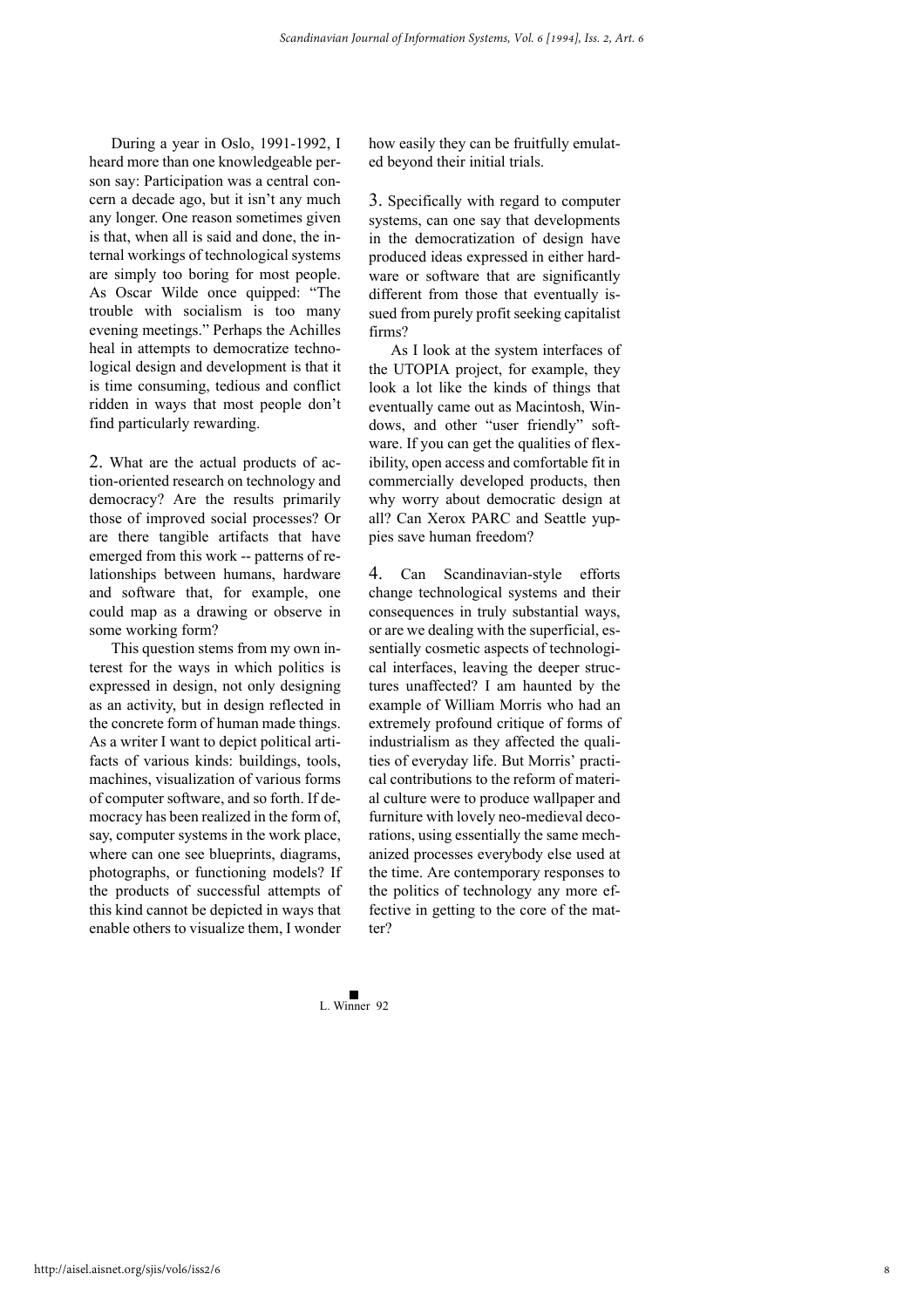5. What is the relationship between Scandinavian efforts to broaden and democratize social influences upon technological choice and global economic and political forces? Can such efforts survive and flourish within the constellation of market forces and government policies of economic liberalization that characterize the 1990s?

One point of view I have heard recently argues that the Scandinavian efforts in alternative technology are (1) simply insignificant when held up to global forces of economic and technological change; (2) clearly doomed when confronted with the overwhelming forces of economic rationalization within particular nations and the ever more tightly interlinked global webs of transnational capitalism and (3) probably of diminishing interest to labor unions whose survivalist mentality now inclines them toward ever closer cooperation with management in the quest for tools and methods that reflect no-nonsense standards of productivity and competitiveness. Taking that viewpoint, some of my leftist colleagues are inclined to argue that Scandinavian experiments in democratizing technology are trivial, not worth their attention. This includes some scholars who held high hopes for such efforts ten years ago.

6. Given the legacy of projects and experiments of various kinds, what are the logical next steps? What are the emerging fields of interest for research and policy?

These questions come from a person who lives in a supposedly democratic society, the U.S.A., where the idea that technologies might be shaped in democratic, politically benign ways is almost

never a research question. All the initiatives stem from business interests and they solicit citizen views only in ways they can control, e.g., market surveys about products in the works. University research and development laboratories seldom focus upon the broader social dimensions of their projects for fear of jeopardizing private and government funding. Perhaps the closest thing we have to an Arbetslivcentrum is the Office of Technology Assessment which produces a seemingly endless series of plain vanilla, notoriously uncommitted analyses of pending technological changes whose outcome, it is assumed, must ultimately be decided by private enterprise.

It is easy for Americans to over-idealize the Scandinavian approaches and to over-estimate their influence. Equally easy for us (since it is now our ingrained political reflex) is the move toward cynicism, producing critiques that dismiss everything as worthless. Neither mood seems up to the challenge we face in evaluating what has been accomplished and what might yet be done. In my view, the hope of understanding the relationship between technology and civic culture in a positive, critical sense enjoys at present much brighter prospects on Nordic shores than in the U.S. What one finds in Scandinavia is a background of understanding and historical, practical experience receptive to the idea that the intricacies of technological choice can provide opportunities for cultivating democracy and social justice. Scholarly communities who have knowledge on this score should remain open to debate about the wider political horizons of their inquiries, rejecting the mood that sees research as professional, rigorous, and useful, but no longer fully engaged.